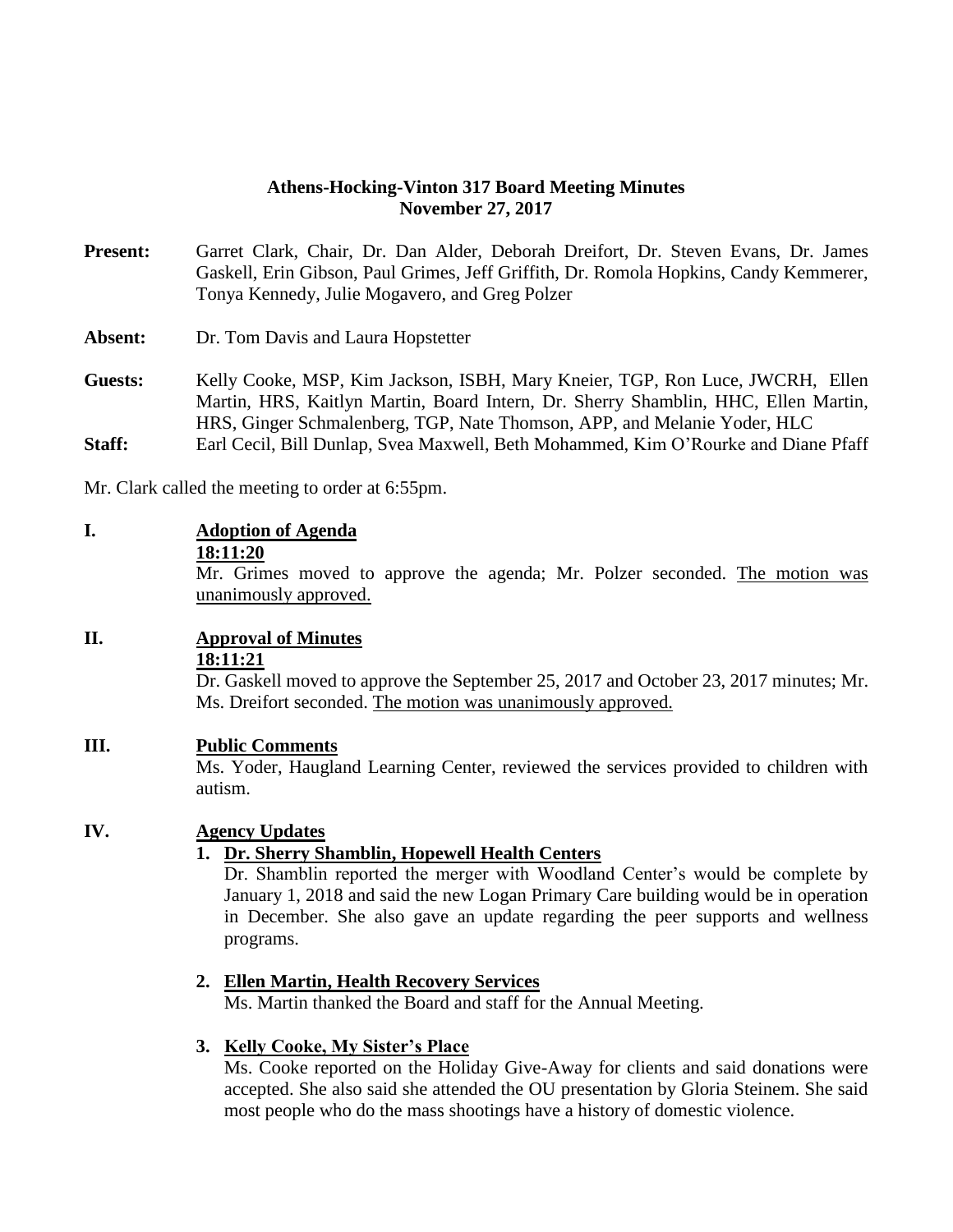# **4. Mary Kneier, The Gathering Place**

Ms. Kneier reported that they have purchased the property and parking lot next to the Gathering Place to be used for recovery housing for members and the parking lot would continue to rent spaces. She also said they were working on advocacy and wellness grants. Ms. Schmalenberg said she attended class of best practices for recovery housing.

## **5. Nate Thomson, Athens Photographic Project**

Mr. Thomson reported on their youth photo exhibit and distributed flyers. He also said there would be a public art forum on December  $1<sup>st</sup>$  at City Hall from 3:00-4:00pm and they were doing a pilot yoga program with HHC.

# **6. Ron Luce, John W. Clem Recovery House**

Mr. Luce said their accreditation program had been completed. He also said he was working on a grant to open a Level I recovery house in The Plains and the Athens Public Library has a book program which will rotate books once a month at the house. Mr. Luce said he was working on a program to open a business to provide jobs for members.

### **7. Kim Jackson, Integrated Services for Behavioral Health**

Ms. Jackson reported the peer houses were doing well and they had started a Saturday meal program for children. She also said they will have an art exhibit.

# **V. Staff Updates**

# **1. Diane Pfaff, Community Services Manager**

Ms. Pfaff introduced Kaitlyn Martin, Board Intern. She also reported on the 16<sup>th</sup> Annual CIT training recently held.

# **2. Earl Cecil, Executive Director**

Mr. Cecil presented a video regarding the John W. Clem Recovery House.

# **VI. Executive Committee Report**

# **1. Special Committee Meeting**

Mr. Cecil reported that the Executive Committee met on October 2, 2017 and passed Resolution 18-10-06, Authorizing advertising for bids for the construction of the Adam-Amanda Mental Health Rehabilitation Center.

# **2. Financials**

# **18:11:22**

Mr. Clark reported the committee reviewed and recommends the financial reports as submitted for SFY 2018. Mr. Polzer moved that the July, August and September SFY 2018 financial reports for the General Fund, SAMI Rental Fund, Hocking Rental Fund, Vinton Rental Fund, Construction Fund, CATIE Fund, and OHF Integration Project Fund be accepted and filed for audit, as submitted; Dr. Hopkins seconded. Motion was unanimously approved.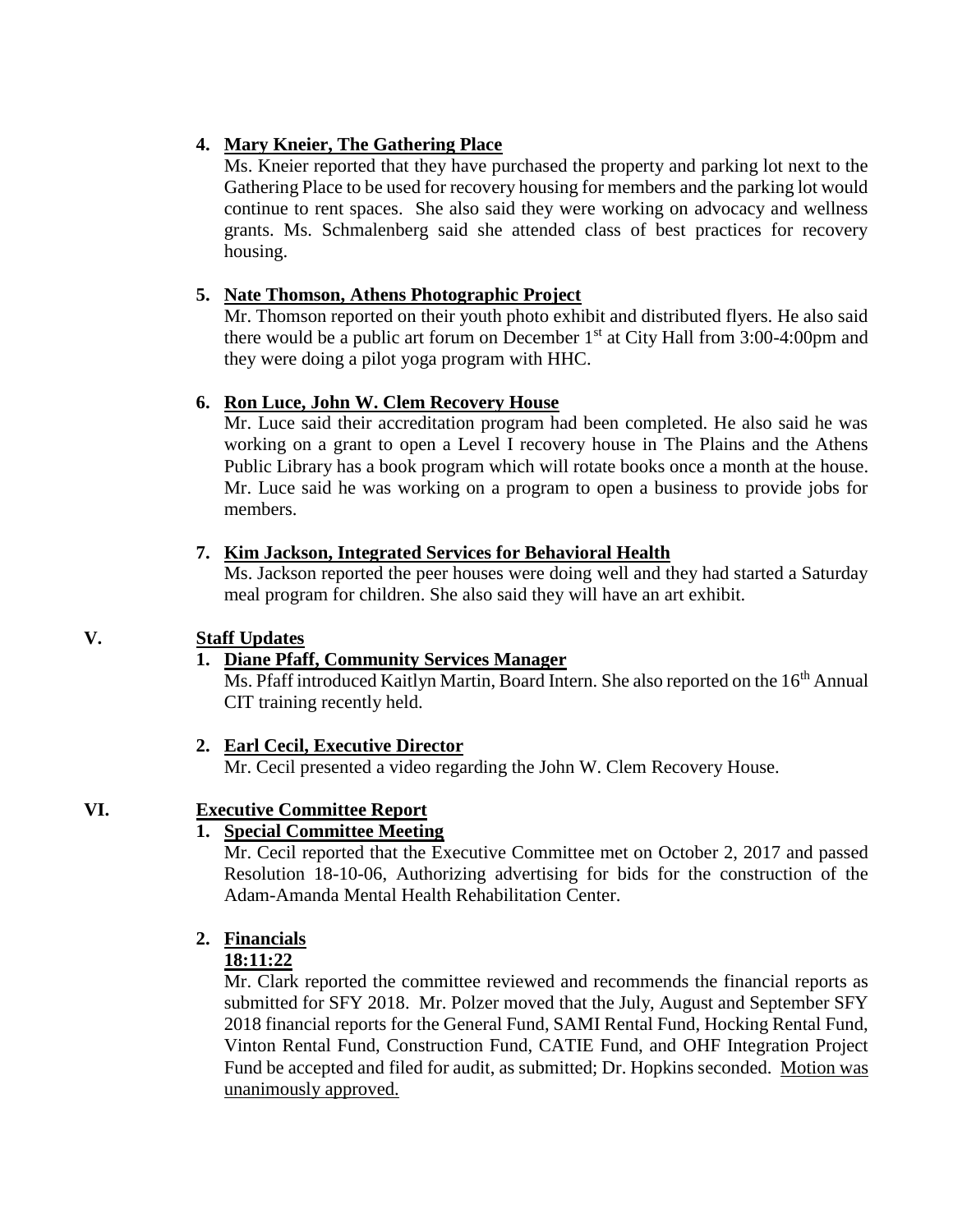# **3. Adam-Amanda Mental Health Rehabilitation Center 18:11:23**

# **Resolution 18-11-07**

Mr. Cecil reviewed the bids submitted for construction of the Adam-Amanda Mental Health Rehabilitation Center and the recommendation of the project architect. Mr. Clark reported that the Executive Committee recommends approval of the resolution, as submitted. Mr. Polzer moved to authorize the Executive Director to issue a Notice of Award to Hoon, Inc. totaling \$974,086 and to execute all necessary contracts and documents for construction of the Adam-Amanda Mental Health Rehabilitation Center; Dr. Gaskell seconded. Motion passed with one abstention.

#### **4. Osteopathic Heritage Foundation/317 Board Funding Awards 18:11:24 Resolution 18-11-08**

Mr. Cecil reviewed the joint staff recommendations to fund twelve projects totaling \$707,836 for applications submitted in response to the Strengthening the Continuum of Care RFP. The Board will fund the entire award of \$130,000 to the Vinton County Commissioners while the remaining \$577,836 will be funded 50/50 by the Foundation and Board. Mr. Clark reported that the Executive Committee recommends approval of the resolution, as submitted. Dr. Hopkins moved to approve Resolution 18-11-08, 317 Board and Osteopathic Heritage Foundation Allocation of Funds; Ms. Mogavero seconded. The motion was unanimously approved.

# **VII. Old Business**

### **1. Annual Meeting**

Mr. Cecil discussed the 2017 Annual Meeting and asked if anyone had any suggestions.

### **2. Levy Results**

Mr. Cecil reviewed the state and local levy results. He noted that the levy had passed in each county for the first time in the same election and that the percentage in support of the levy was the highest ever received.

### **VIII. New Business**

### **1. John W. Clem Recovery House Capital Project 18:11:25**

### **Resolution 18-11-09**

Mr. Cecil reviewed the capital housing project for the John W. Clem Recovery House. Ms. Gibson moved to approve Resolution 18-11-09, John W. Clem Recovery House Capital Project; Ms. Mogavero seconded. The motion was unanimously approved.

#### **2. The Gathering Place Capital Project 18:11:26**

### **Resolution 18-11-10**

Mr. Cecil reviewed the capital housing project proposed by The Gathering Place. Mr. Polzer moved to approve Resolution 18-11-10, The Gathering Place Capital Project; Dr. Gaskell seconded. The motion was unanimously approved.